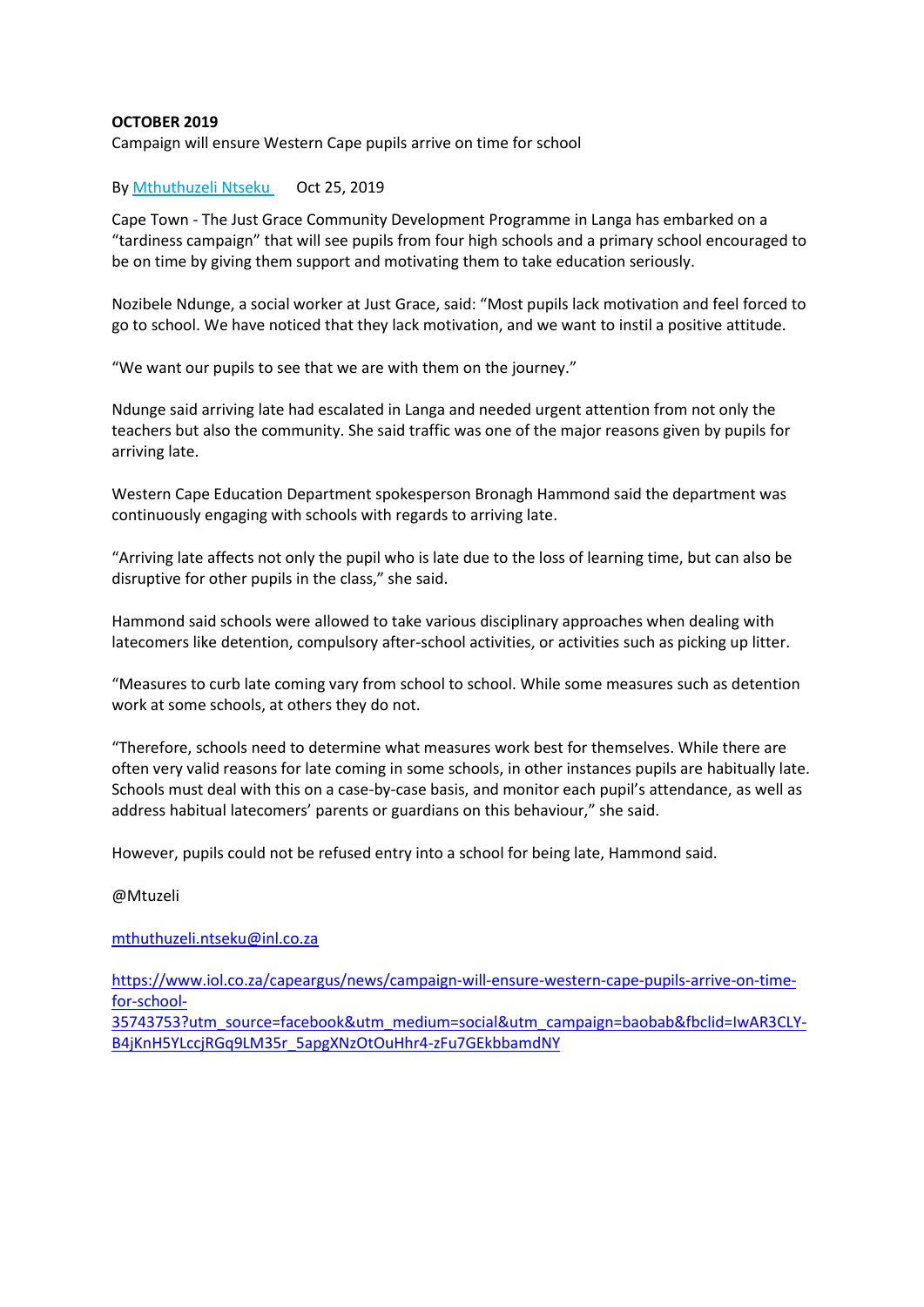## **JULY 2021**

Just Grace's programme helps keep underprivileged pupils on track

## By [Mthuthuzeli Ntseku](https://www.iol.co.za/authors/mthuthuzeli-ntseku) Jul 20, 2021

Cape Town - When siblings Grant Edmond and Laura Macfarlane had a vision to make a difference in underprivileged communities, they knew they had to initiate a programme that would benefit under-resourced youth to equip them to become meaningfully involved in society through further education or employment.

Just Grace, a non-profit organisation that has been creating hope in the community of Langa was established in 2012. For nine years it has been assisting the youth in the area with its education programmes which involve after-school tutoring, mentoring, career guidance, university/college application assistance and computer training for Grade 10 to matric learners.

Just Grace business development office manager Lindiwe Kers said that when Edmond and Macfarlane conducted some research in various communities to see where there was a need, Langa was a good fit. She said they only started off in one high school tutoring maths and science to 30 Grade 10 learners for two hours on a Saturday.

Kers said an extra grade was then added each year with the goal of opening to all high schools in Langa.

"In 2016 we moved to our current premises at Langa High School and by this time we were working with Grade 10s-12s. In 2018 Grade 9s were added to the programme, as well as coding, book clubs and psychosocial support. This was part of the goal to teach learners how to learn using the resources that they have available to them," said Kers.

The organisation has expanded and is now offering four overarching programmes of which three are connected with the goal of youth empowerment.

Join the Cape Argus Starfish Project by emailing your full name, address and contact details to arglet@inl.co.za

While the Western Cape Education Department (WCED) has not been able to determine the number of learners who have dropped out of school in the province since the start of the pandemic, according to figures released by the Department of Basic Education in November last year, 114 588 public school pupils in the province could not be accounted for.

Executive director Grant Edmond said that to address the challenge of the school drop-out rate in Langa, the organisation framed the "Learner Engagement Programme" and piloted the programme last year. He said this was inspired by the 30.4% student drop-out of Langa students between Grade 10 and matric in 2017.

The initiative partners with principals and teachers working in high schools to identify learners at risk of dropping out. It also supports at-risk learners in schools and assists in trying to reintegrate those who have already dropped out back into the school system.

He said learners that were identified as high or medium risk were reclassified as low- or no-risk learners after participating in the programmes.

[mthuthuzeli.ntseku@inl.co.za](mailto:mthuthuzeli.ntseku@inl.co.za)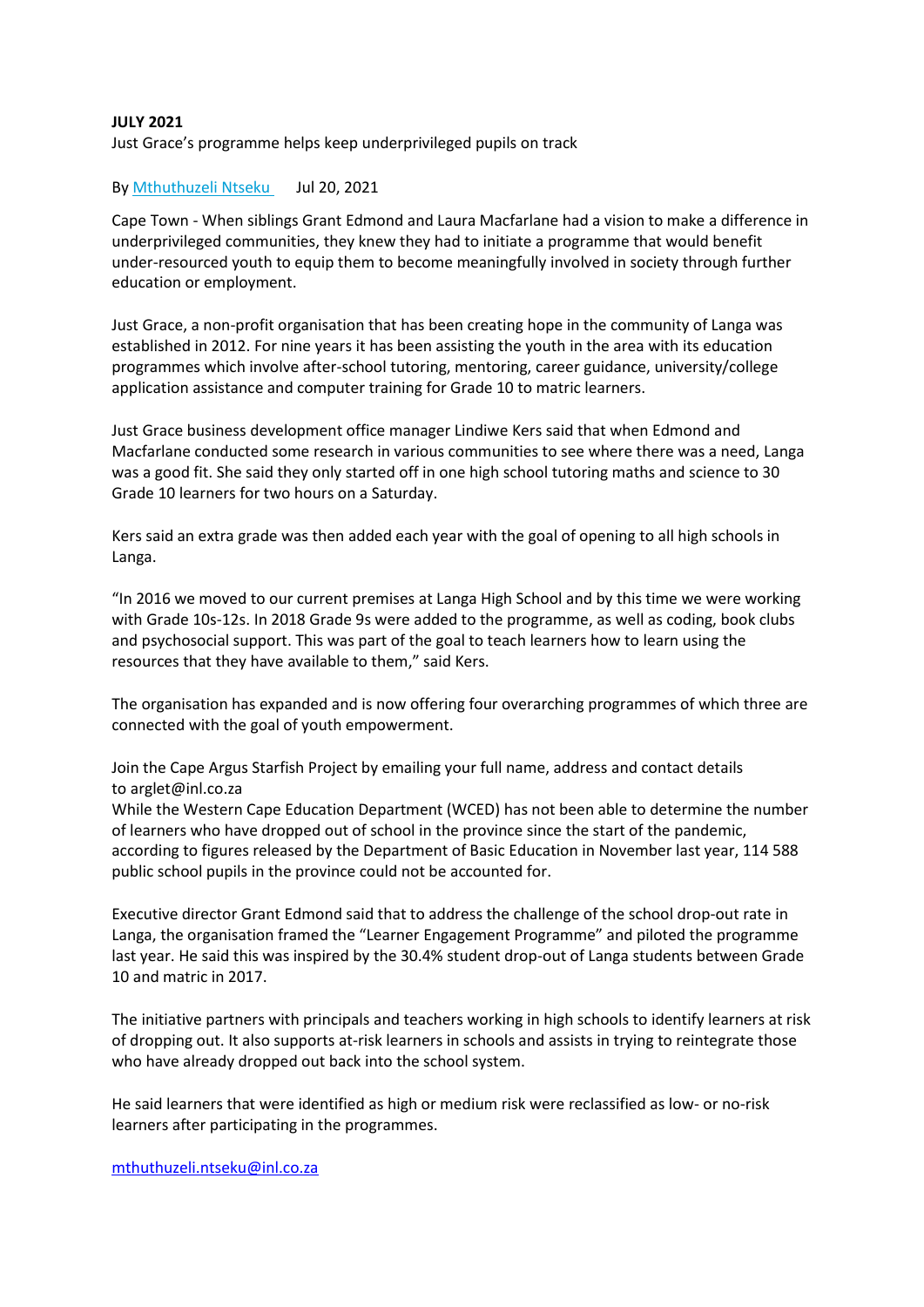[https://www.iol.co.za/capeargus/news/just-graces-programme-helps-keep-underprivileged-pupils](https://www.iol.co.za/capeargus/news/just-graces-programme-helps-keep-underprivileged-pupils-on-track-ee6c100e-b230-4088-8fa1-5554a4346f0f)[on-track-ee6c100e-b230-4088-8fa1-5554a4346f0f](https://www.iol.co.za/capeargus/news/just-graces-programme-helps-keep-underprivileged-pupils-on-track-ee6c100e-b230-4088-8fa1-5554a4346f0f)

## **FEBRUARY 2022**

Winning with Grace: Langa civil society organisation awarded coveted French human rights prize

By Kristin Engel Feb 8, 2022

Cape Town - A Langa-based non-profit organisation, Just Grace, was awarded the coveted 2021 Human Rights Prize of the Republic of France by the Ambassador of France to South Africa, Aurélien Lechevallier, on behalf of the French Republic during a ceremony at the Alliance Francaise du Cap on Monday.

The award, which aimed to acknowledge actions on the ground and projects relating to the effective protection and promotion of human rights, recognised Just Grace's efforts to reduce school dropout in Langa through their inclusive community-based programme during the Covid19 pandemic.

"In the context of the health crisis linked to the Covid-19 pandemic and the increased risk of children dropping out of school, the organisation designed an inclusive community-based programme to reduce dropout.

"This programme is designed to address drop-out in the early stages by identifying early warnings and supporting the learners as best as possible through the implementation of a personalised development plan," said the representative.

The French Human Rights Commission received a record number of applications and the jury had to select winners and special mentions from 260 projects across 68 countries on all continents.

Five organisations across the world were awarded the prize, including Just Grace in South Africa.

"We are humbled and grateful at the recognition of our efforts towards the protection and promotion of human rights. We appreciate the French government's dedication to the promotion of human rights in South Africa," said Just Grace executive director Grant Edmond.

The NPO runs three programmes aimed at empowering the community of Langa, which take place under their theory of change, to ultimately ensure the activities run result in measurable outcomes being achieved.

#### ADVERTISING

"The programmes address societal ills that prevent residents of Langa from realising their rights. They do this by promoting access to quality education, psychosocial support and technical training and equipping community members to participate as active citizens in the economy," said Grant.